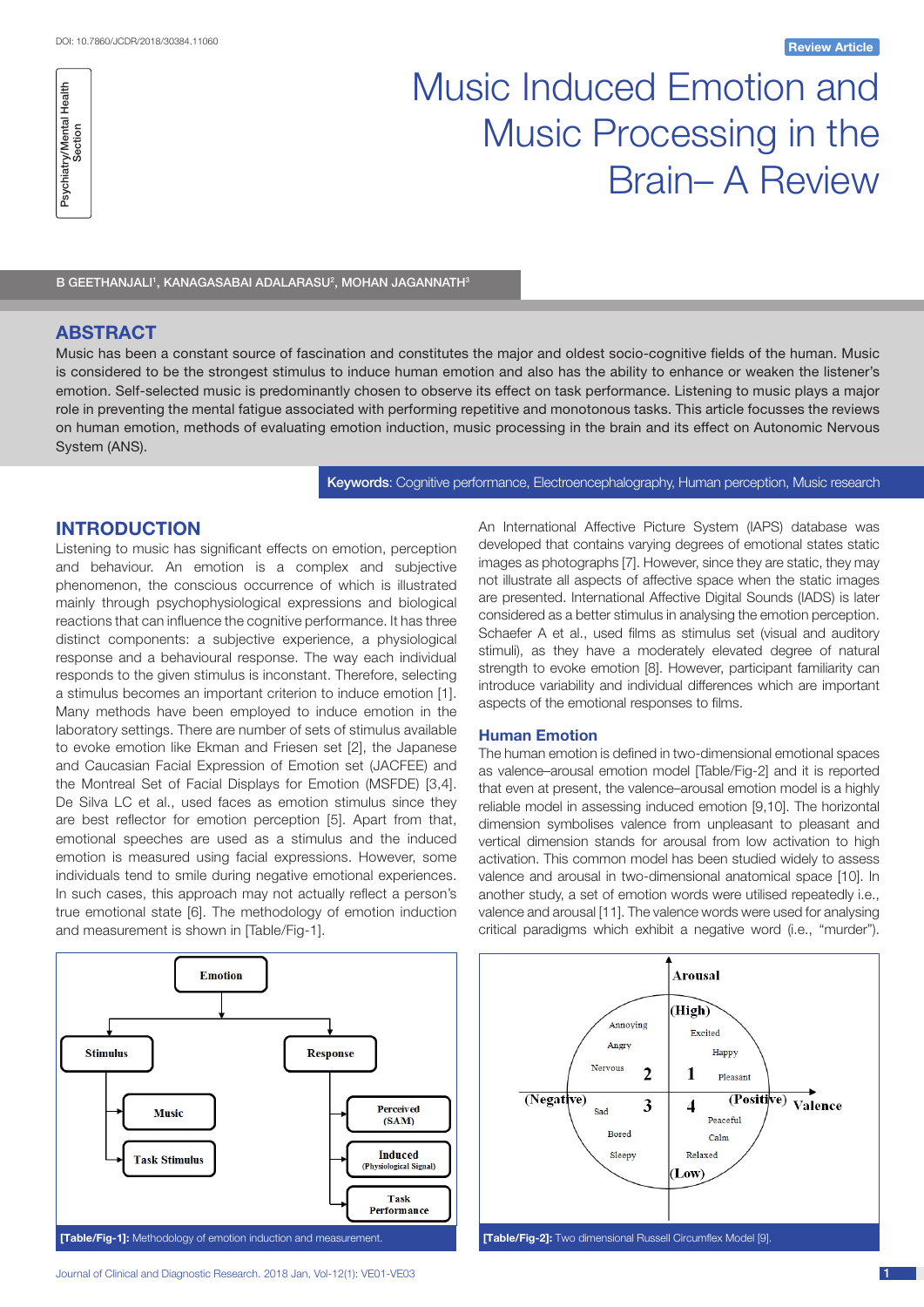This negative word would not have an impact when the participants were accustomed to tuning in to those words much of the time. The feared objects/events are the real stimuli like spiders/snakes, mountaineering and sky diving [12], disgust or pleasure induced by food or other substances [13], nociceptive stimuli, and chemosensory (odour) stimuli [14].

Blood and Zatore investigated subject selected music in their research to produce a more reliable and intense emotional response [15]. Music has been shown to alter or evoke emotions with subjectively pleasant music leading to positive emotions while unpleasant leading to negative ones, these induced emotions reflect changes in the physiological responses. Listening to music of different culture had an effect on American participants, but they rated the Indian music as tenser while listening. On the other hand, Indian participants assessed western music as tenser [16]. Listeners can perceive emotions on various factors like popularity of the music, genre, traditional culture, etc. Sometimes, they report pleasure in reaction to sad sounding music, in this scenario the perceived and induced emotions differ substantially [17].

## **Methods of Evaluating Emotion Induction**

The ability of music to induce emotion has been studied by numerous researchers as it has the potential to enhance or weaken the listener's emotion [1,17,18]. Music can also be used to enhance the emotional experience [1]. The content of music (lyrics) is also important to induce emotion and is extremely subjective. Music helps in refreshing one's memory and thereby enhancing the cognitive function [18]. Evidence suggests that the body and mind can be altered with the aid of music, and studies have shown that both the psychological and physiological health of an individual improves following music therapy [19]. In addition, music may modify behaviour in autistic children and improve motor skills among Parkinson's disease patients [20,21]. Furthermore, in endocrine system, music has an optimistic effect and can facilitate concentration and enhances information processing. The higher cognitive factors are recovered by music which involves complex sounds and speech [22].

Interestingly, the most recent advances in music, psychoanalysis in neurologic music therapy, driven by learning and training paradigms, have shown lasting effects on changes in neural plasticity and behavioural function in therapy and rehabilitation [23]. Music possesses the ability to act as a tool to alleviate stress and improve efficiency of learning. Incredibly, though it is a widespread activity, music listening varies across culture. Listening to the right type of music is one of the factors in causing positive effects on the body and improves attention. These effects have strong association with the work flow of the neurological system (brain and nerve) in the human body. Moreover, music-listening habits enhance the activation of neurons and synapses [24].

#### **Music Processing in the Brain**

Thalamus in the limbic system of the brain is associated with changes in emotional reactivity. When the physical symptoms of emotion appear, the threat they pose return via the hypothalamus, to the limbic centers and hence, increases anxiety. This negative feedback mechanism can be strong enough to generate a situation of panic. Amygdala is the part of the limbic structure which is involved in emotional and attention processes. An associative process takes place in the amygdala, which then ventures to hypothalamic and brain stem targets in order to facilitate the various symptoms of fear [25].

While listening to music various structures in the brain are activated this include the auditory cortex, frontal cortex, cerebral cortex and even the motor cortex [26]. Basic musical features like pitch and loudness are processed in the primary auditory cortex, secondary auditory cortex focusses on harmonic, melodic and rhythmic patterns and the tertiary auditory cortex integrates these patterns into an overall perception of music [27]. Apart from auditory cortex, sensory motor cortex also plays a role while listening to music wherein the left and right primary sensor motor areas are involved in the preparation, execution and termination of the musical sequence [26].

There is an increased activation of the brain over a period of minutes during the course of listening to music (temporal dynamics) in all the structures (amygdala, parahippocampal gyrus, temporal poles, Inferior Frontal Gyrus (IFG), inferior (Brodmann's area) (BA 44, BA 45, and BA 46), anterior superior insula, ventral striatum, Heschl's gyrus, and Rolandic operculum) [28]. Melody and rhythm are processed differently by the brain; melody processing includes activity of two areas of Superior Temporal Gyrus (STG) and Planum Polar (PP) [29].

Electroencephalogram/functional magnetic resonance imaging (EEG/ fMRI) and Electroencephalogram/Positron Emission Tomography (EEG/PET) are used to study the neurodynamics of the brain (temporal and spatial resolution). Functional Magnetic Resonance Imaging (MRI) study reports that when pleasant music is presented to the subject, there is an increase in Blood Oxygen Level Dependent (BOLD) in ventral striatum and anterior insula whereas unpleasant or dissonant music increase BOLD in the amygdala, the hippocampus and parahippocampal gyrus [29]. It is found that the brain structures respond differently to pleasant and unpleasant stimuli. Changes are observed in the amygdala for both positive and negative stimuli using brain imaging studies. The PET is used to study the emotional responses to pleasant and unpleasant music and the cerebral blood flow changes are reflected in different parts of the brain when dissonance or consonance of the music is played [15]. When pleasant/ unpleasant music is played, the changes are reflected in sub-callosal cingulated region of brain, the activity decreases when listening to unpleasant (increasing dissonance) music and increases when listening to pleasant (increasing consonance) music [30]. Decrease in cerebral blood flow is noted in the right orbitofrontal cortex and in sub-callosal cingulate and cerebral blood flow increase in parahippocampal gyrus is associated with unpleasant emotion evoked by disturbing pictures.

Apart from imaging studies, EEG is also used to study the brain activation of the harmonic structure of regular and irregular chords of music [Table/Fig-3]. The processing of regular chords evoke stronger increase in phase-locked and non-phase locked oscillatory activity in delta and theta frequency bands, than processing irregular chords. Different scales of cortical integration, ranging from local delta, theta and gamma oscillations, to long-range alpha phase synchronisation, which were proved to mediate the music syntax processing, bestow to the 'unified cognitive moment' [31].

## **Effect of Music on the Autonomic Nervous System Activity**

The induced emotion can also be determined by evaluating the ANS activity as these changes will stimulate the periphery organs and can be evaluated by measuring Heart Rate (HR), Blood Pressure (BP), Cardiac Output (CO), Total Peripheral Resistance (TPR), Stroke



electroencephalogram (EEG) signals.